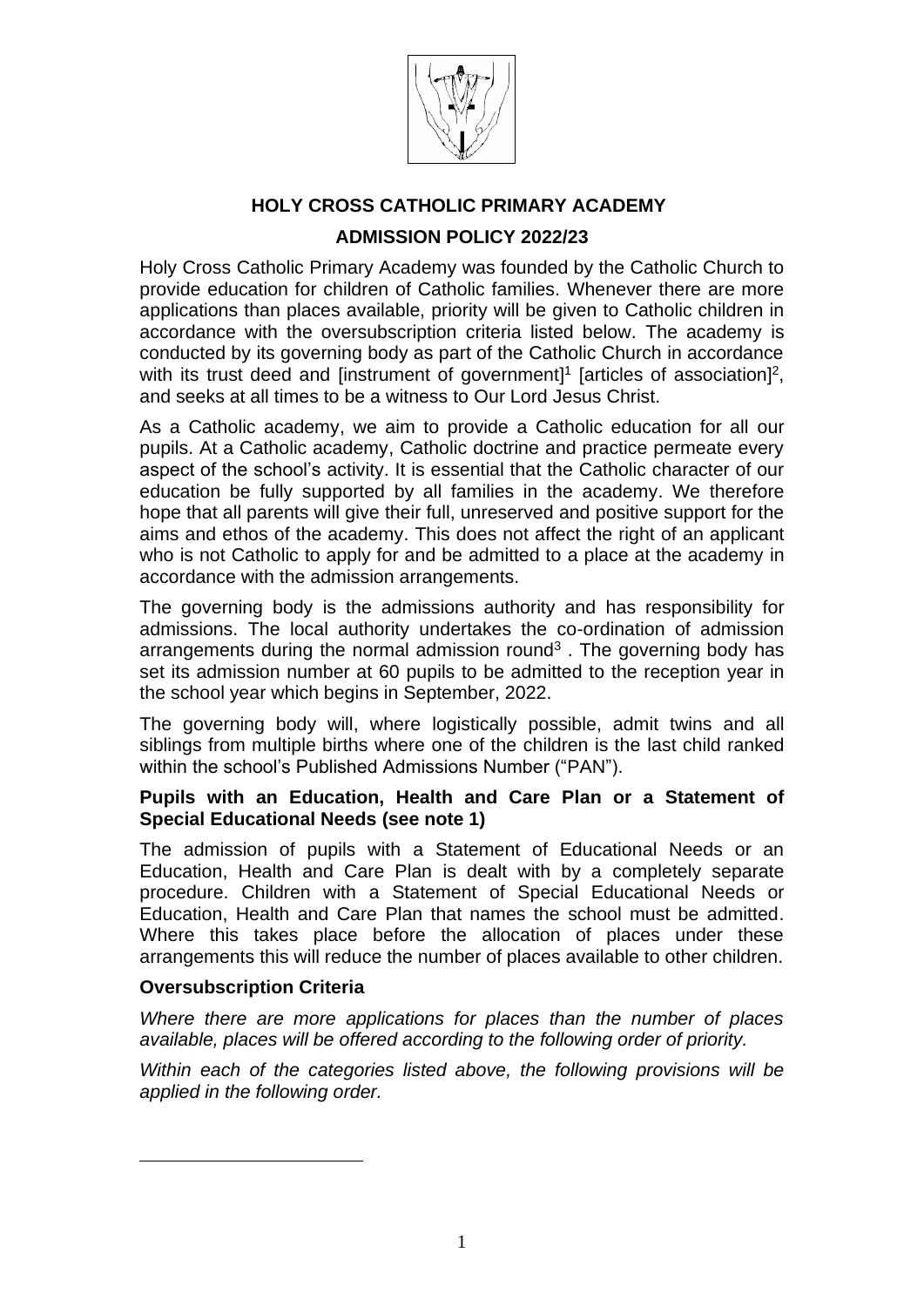

- 1. Baptised Catholic looked after and previously looked after children. (see notes 2&3)
- 2. Baptised Catholic children who are resident and worship in the parishes of St Lukes and Holy Cross and The Church of the Assumption Mulberry Green, confirmed by their Parish Priest (see notes 3 &10)
- 3. Baptised Catholic children who live and worship in other parishes, confirmed by their Parish Priest, who cannot reasonably attend a nearer Catholic school.(see notes 3 &11)
- 4. Other Baptised Catholic children. (see note 3)
- 5. Other looked after and previously looked after children. (see note 2)
- 6. Catechumens and members of an Eastern Christian Church. (see notes 4&5)
- 7. Children of other Christian denominations whose membership is evidenced by a minister of religion. (see note 6)
- 8. Children of other faiths whose membership is evidenced by a religious leader. (see note 7)
- 9. Any other children.

# *Within each of the categories listed above, the following provisions will be applied in the following order*

- (i) The attendance of a brother or sister at the school at the time of enrolment will increase the priority of an application within each category so that the application will be placed at the top of the category in which the application is made. (see note 8).
- (ii) A parent being a member of teaching staff at the academy at the time of enrolment will increase the priority of an application within each category so that the application will be placed at the top of the category in which the application is made.

# **Tie Break**

Priority will be given to children living closest to the school determined by the shortest distance. Distances are calculated on the basis of a straight-line measurement between the front door of the child's home address (including the community entrance to flats) and the main entrance of the school using Essex authority's computerised measuring system. In the event of distances being the same for two or more children where this would determine the last place to be allocated, random allocation will be carried out and supervised by a person independent of the school. All the names will be entered into a hat and the required number of names will be drawn out.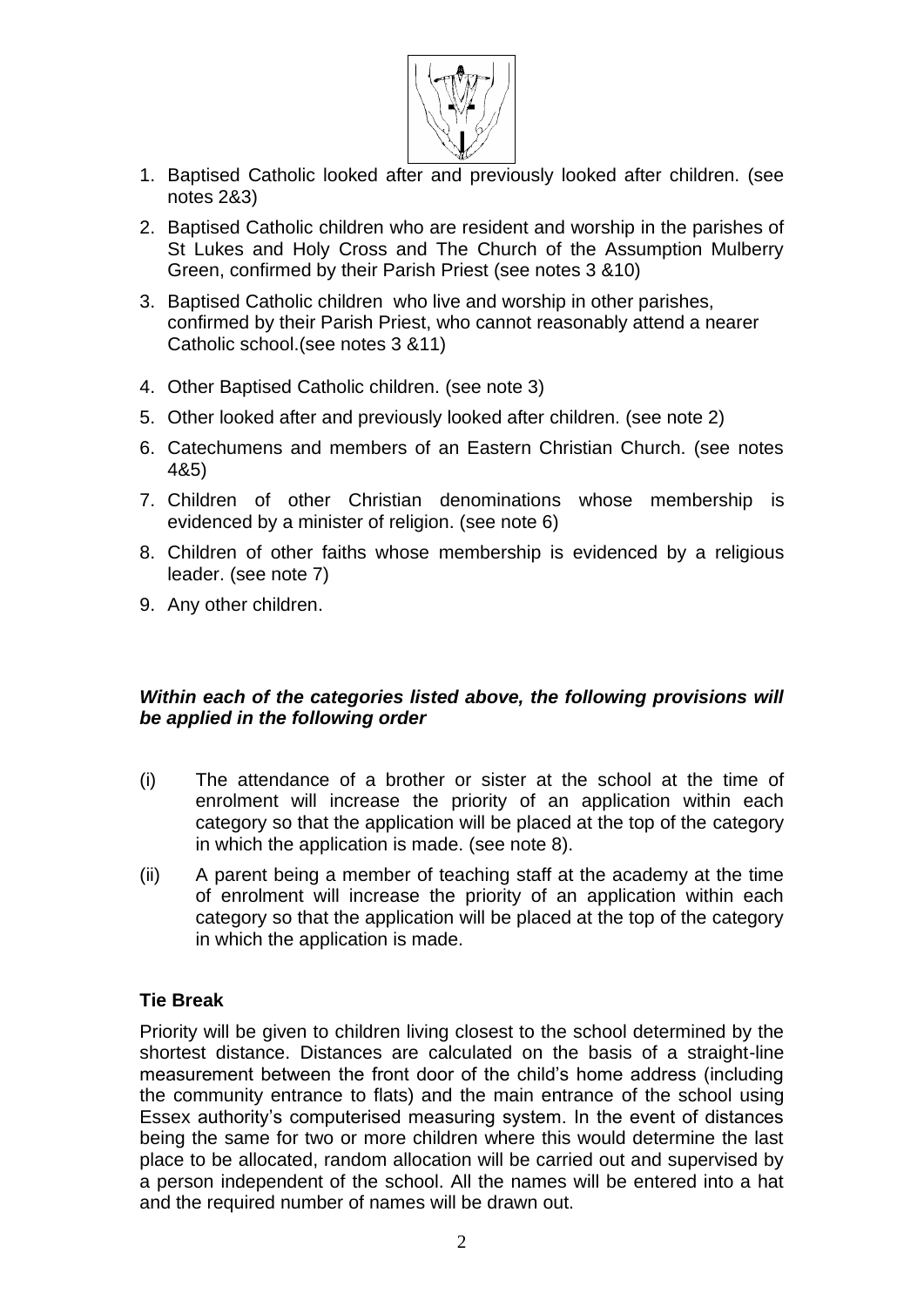

## **Application Procedures and Timetable**

1. To apply for a place at this school in the normal admission round, you must complete a Common Application Form available from Essex local authority. A link is available on Holy Cross Academy website.

**2, You are also requested to complete the Supplementary Information Form** attached to this policy if you wish to apply under oversubscription criteria 1 to 7. The Supplementary Information Form should be returned to Mrs Thomas Admissions Officer at the academy by the closing date. The Supplementary Information Form is available on Holy Cross Academy website.

You will be advised of the outcome of your application on 16<sup>th</sup> April or the next working day, by Essex local authority on our behalf. We will also send you a letter informing you of our decision. If you are unsuccessful (unless your child gained a place at a school you ranked higher) you will be informed of the reasons, related to the oversubscription criteria listed above, and you have the right of appeal to an independent appeal panel.

*If you do not provide the information required in the SIF and return it by the closing date, together with all supporting documentation, your child will not be placed in criteria 1 to 7, and this is likely to affect your child's chance of being offered a place.*

**All applications which are submitted on time will be considered at the same time and after the closing date for admissions which is 15TH January 2020**

## **Late Applications**

Late applications will be administered in accordance with Essex Local Authority Primary Co-ordinated Admissions Scheme. You are encouraged to ensure that your application is received on time.

# **Waiting Lists**

In addition to their right of appeal, unsuccessful children will be offered the opportunity to be placed on a waiting list. This waiting list will be maintained in order of the oversubscription criteria set out above and *not* in the order in which applications are received or added to the list. Waiting lists for admission will operate throughout the school year.

**Inclusion in the school's waiting list does not mean that a place will eventually become available.**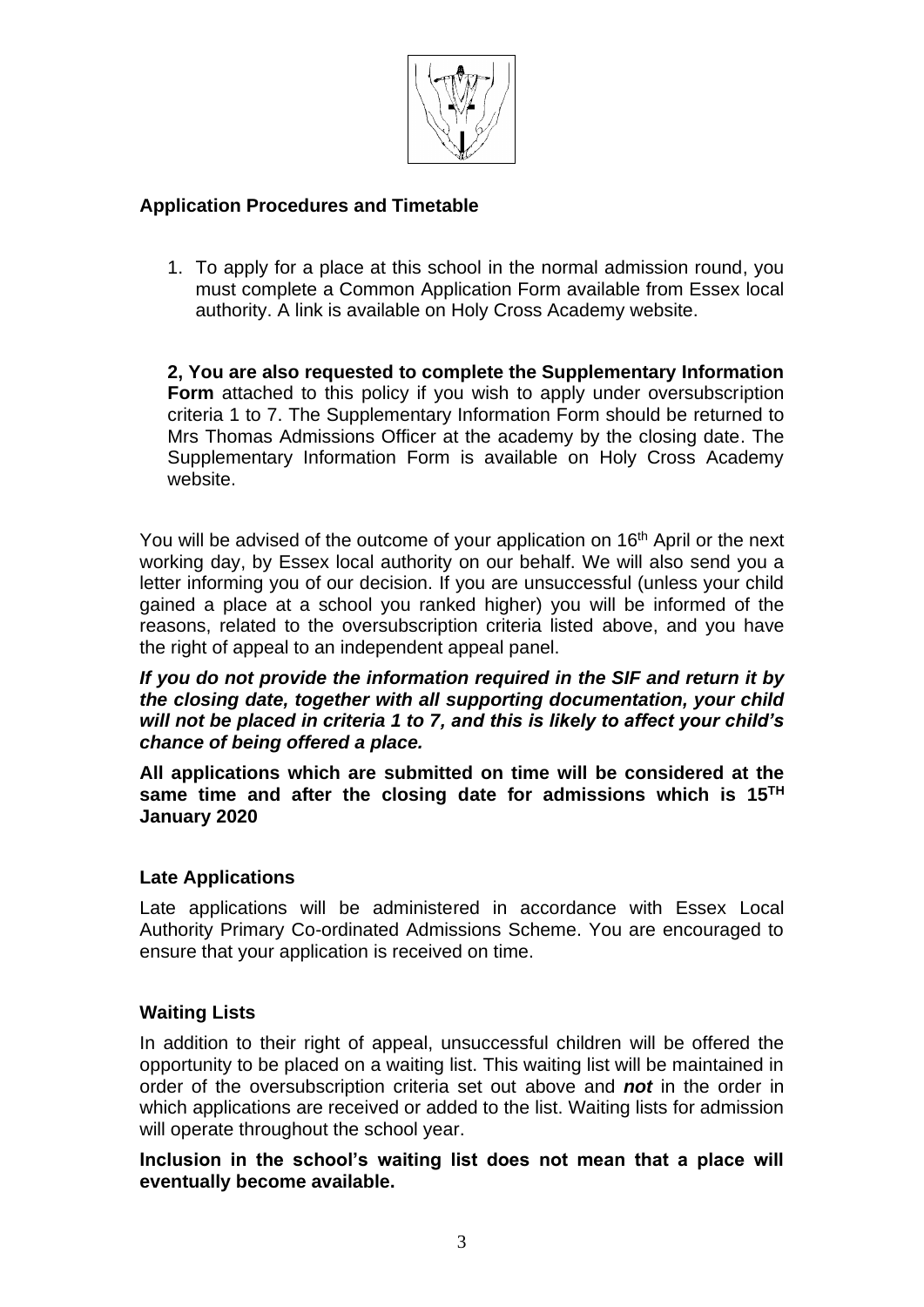

## **In-Year Applications**

An application can be made for a place for a child at any time outside the admission round and the child will be admitted where there are available places. Application should be made to the school by contacting Mrs Thomas Admissions Officer.

Where there are places available but more applications than places, the published oversubscription criteria, as set out above, will be applied.

If there are no places available, the child will be added to the waiting list (see above).

You will be advised of the outcome of your application in writing, and you have the right of appeal to an independent appeal panel.

**The governing body reserves the right to withdraw the offer of a place or, where a child is already attending the school the place itself, where it is satisfied that the offer or place was obtained by deception.**

## *Notes (these notes form part of the oversubscription criteria)*

- 1. A Statement of Special Educational Needs is a statement made by the local authority under section 324 of the Education Act 1996, specifying the special educational provision for a child. An Education, Health and Care Plan is a plan made by the local authority under section 37 of the Children and Families Act 2014, specifying the special educational provision required for a child.
- 2. A 'looked after child' has the same meaning as in section 22(1) of the Children Act 1989, and means any child who is (a) in the care of a local authority or (b) being provided with accommodation by them in the exercise of their social services functions (e.g. children with foster parents) at the time of making application to the school.

A 'previously looked after child' is a child who was looked after, but ceased to be so because he or she was adopted, or became subject to a child arrangements order or special guardianship order.

3. 'Catholic' means a member of a Church in full communion with the See of Rome. This includes the Eastern Catholic Churches. This will normally be evidenced by a certificate of baptism in a Catholic Church or a certificate of reception into the full communion of the Catholic Church. For the purposes of this policy, it includes a looked after child who is part of a Catholic family where a letter from a priest demonstrates that the child would have been baptised or received if it were not for their status as a looked after child (e.g. a looked after child in the process of adoption by a Catholic family).

For a child to be treated as Catholic, evidence of Catholic baptism or reception into the Church will be required. Those who have difficulty obtaining written evidence of baptism should contact their Parish Priest [who, after consulting with the Diocese, will decide how the question of